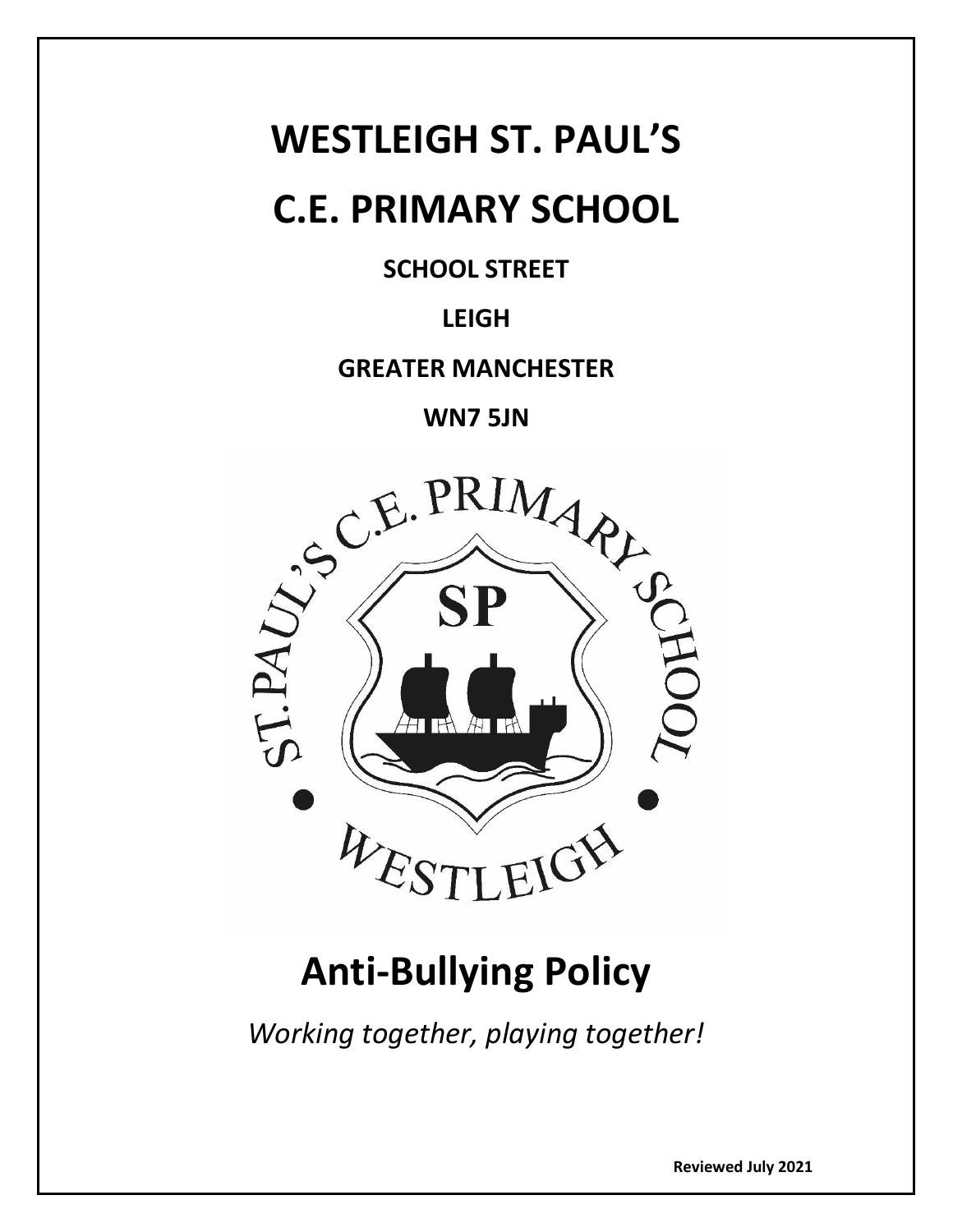#### **1. MISSION STATEMENT**

Westleigh St. Paul's CE Primary School is committed to the provision of a high quality education for all its pupils, designed to ensure that they can realise their individual potential within a Christian framework.

#### **2. SAFEGUARDING**

At Westleigh St. Paul's CE Primary School we recognise our statutory and moral responsibility to safeguard and promote the welfare of all pupils.

#### **3. AIMS**

To have a school where everyone feels welcome, safe and happy and all members have equal opportunities.

To challenge attitudes about bullying behaviour, increase understanding of what constitutes bullying and maintain the Christian values of the school.

To make pupils, staff, governors and parents aware of potential problems and to offer strategies to deal with these.

To promote equality and support LGBT pupils and those from LGBT families.

#### **4. INTRODUCTION**

At St. Paul's School a complaint of bullying is never ignored.

It is recognised that action to help the victim is not enough – action to help the bully's behaviour is essential as well.

The ethos of the school strives to allow all pupils to learn to the best of their ability and give pupils and families appropriate guidance and support.

#### **5. WHAT IS BULLYING?**

Bullying can be described as being a deliberate act done to cause distress solely in order to give a feeling of power, status or other gratification to the bully. It is recognised that bullying results in pain and distress to the victim.

At St. Paul's we define bullying as incidents which include any of the following:-

- Emotional e.g. being unfriendly, excluding, tormenting, threatening gestures
- Physical e.g. pushing, kicking, hitting, punching, violent behaviour
- Racist e.g. racial taunts, graffiti, gestures
- Sexual e.g. unwanted physical contact, sexually abusive comments
- Homophobic/Biphobic; e.g. treating someone badly because of perceived or actual sexual orientation
- Transphobia e.g. prejudice towards or unfair treatment of transgender people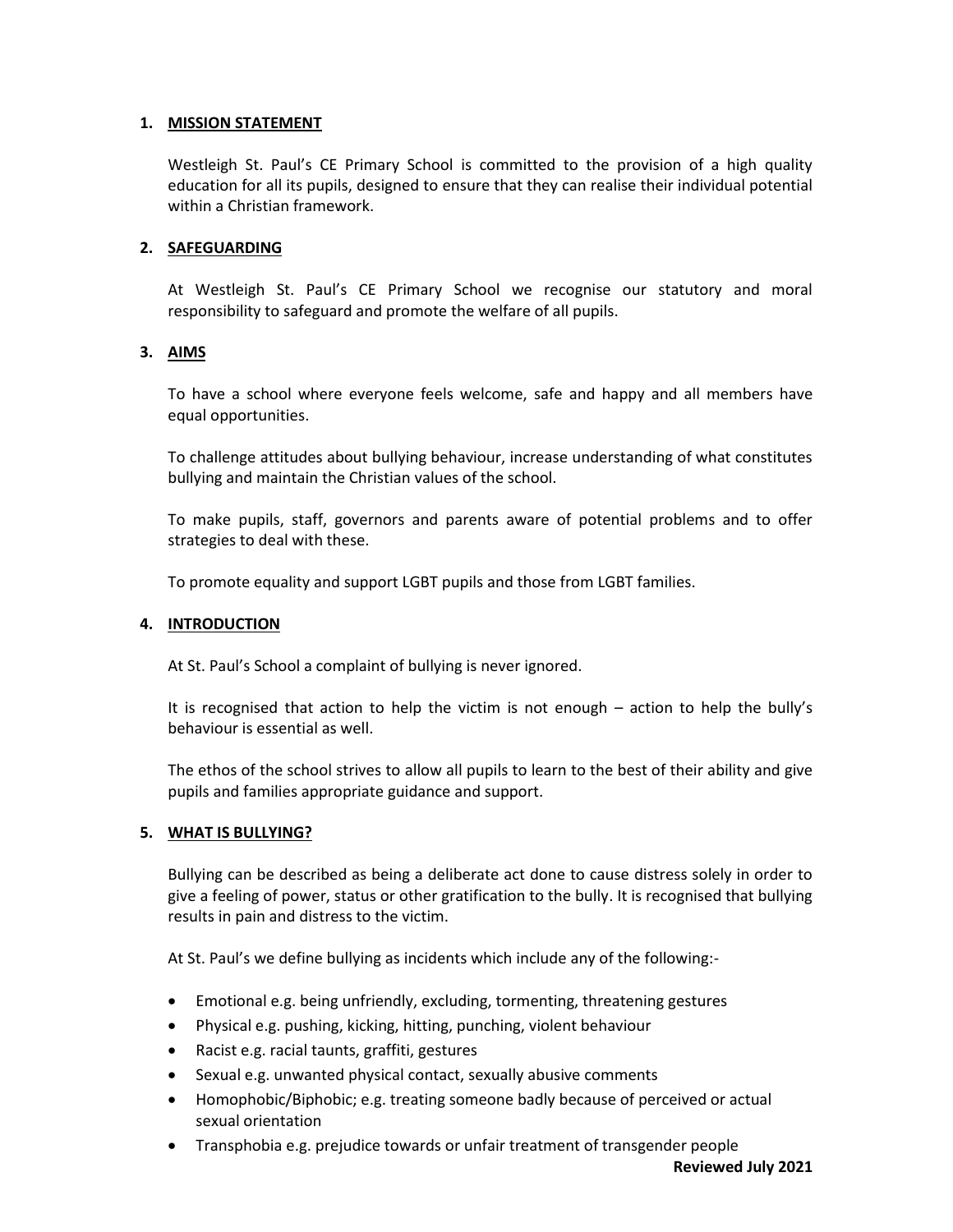- Verbal e.g. name-calling, sarcasm, spreading rumours, teasing
- Cyber including all aspects of the internet e.g. inappropriate emails, internet chat room and social networking sites misuse, abusive text/picture messages
- Extremism e.g. supporting terrorism and forms of extremist views

(Please note these are examples and not exhaustive and all concerns will be followed up.)

#### **6. WHO IS BULLIED?**

Anybody could be subjected to bullying at any time in their life. It is not only something that affects children.

Children and young people who are at most increased risk of being the victims or perpetrators of bullying are those who:

- are in foster care or residential homes (looked after children)
- have an Education , health and care plan
- have specific special educational needs
- have a disability or impairment
- are from minority ethnic backgrounds
- are refugees or asylum seekers
- start a school or activity group mid term
- are, or are perceived to be, gay, lesbian, bisexual, transgender or questioning of their sexuality or gender
- speak a first language other than English
- are young carers
- have suffered bereavement
- have suffered domestic violence
- have experienced physical or emotional trauma
- have a parent that was a victim of bullying.

#### **7. SIGNS OF DISTRESS SHOWN BY VICTIMS**

Apart from a disclosure these could include…

- Withdrawn
- Deterioration of work
- Spurious illness
- Isolation
- Desire to remain with adults
- Erratic attendance
- General unhappiness/anxiety/fear
- Late arrival
- Bed wetting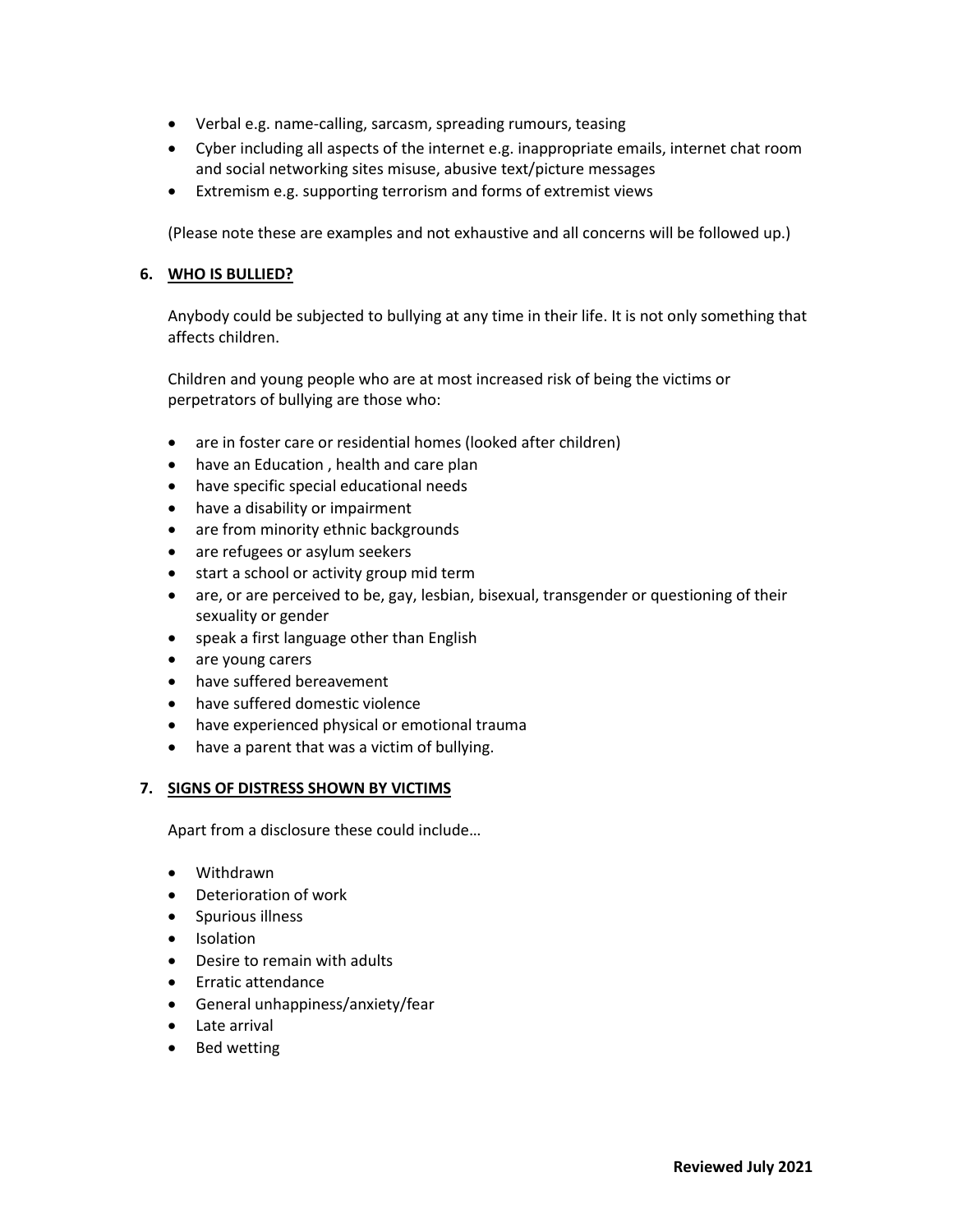#### **8. STRATEGIES TO PREVENT BULLYING**

At St. Paul's we believe that prevention is better then cure as a main strategy to prevent bullying. Good procedures and vigilance together with close supervision can reduce the opportunities for bullying greatly, as well as positive messages taught through the curriculum.

#### **8.1 Curriculum**

Staff will use the wider curriculum to reinforce the school ethos and help pupils develop strategies to combat bullying type behaviour and promote British Values along with the values of the school.

Curriculum opportunities will be utilised to reinforce the policy. These may include role play, stories, historical events, current affairs, class discussion, R Time etc.

#### **8.2 Spiritual, Moral, Social & Cultural Development**

Pupil's SMSC understanding will be developed when learning about bullying by ensuring pupils:

- Respect each other including people from different religious, ethnic and socio-economic backgrounds
- Recognise the difference between right and wrong
- Understand the consequences of their actions
- Understand the effects of their behaviour on others

#### **8.3 Assemblies**

Assemblies can provide ways of promoting the policy. Themes such as friendship, conflict, power and trust can be developed as anti-bullying messages.

#### **8.4 Outside Agencies**

Outside agencies will be used to promote anti-bullying e.g. The Power of One, Anti-Bullying Week.

#### **8.5 Roles of responsibility for children**

Children will be encouraged to be proactive in the school community by accepting and fulfilling roles such as prefects, play leaders and anti-bullying ambassadors.

#### **8.5 Rewards**

Non-aggressive behaviour/kindness will be rewarded. An atmosphere is created whereby everyone realises that watching and doing nothing is supporting the bullying. Dojo points and other rewards will be used.

#### **9. WHAT WILL SCHOOL DO?**

#### **9.1 For pupils who experience bullying:**

- They will be heard
- They will know how to report bullying and get help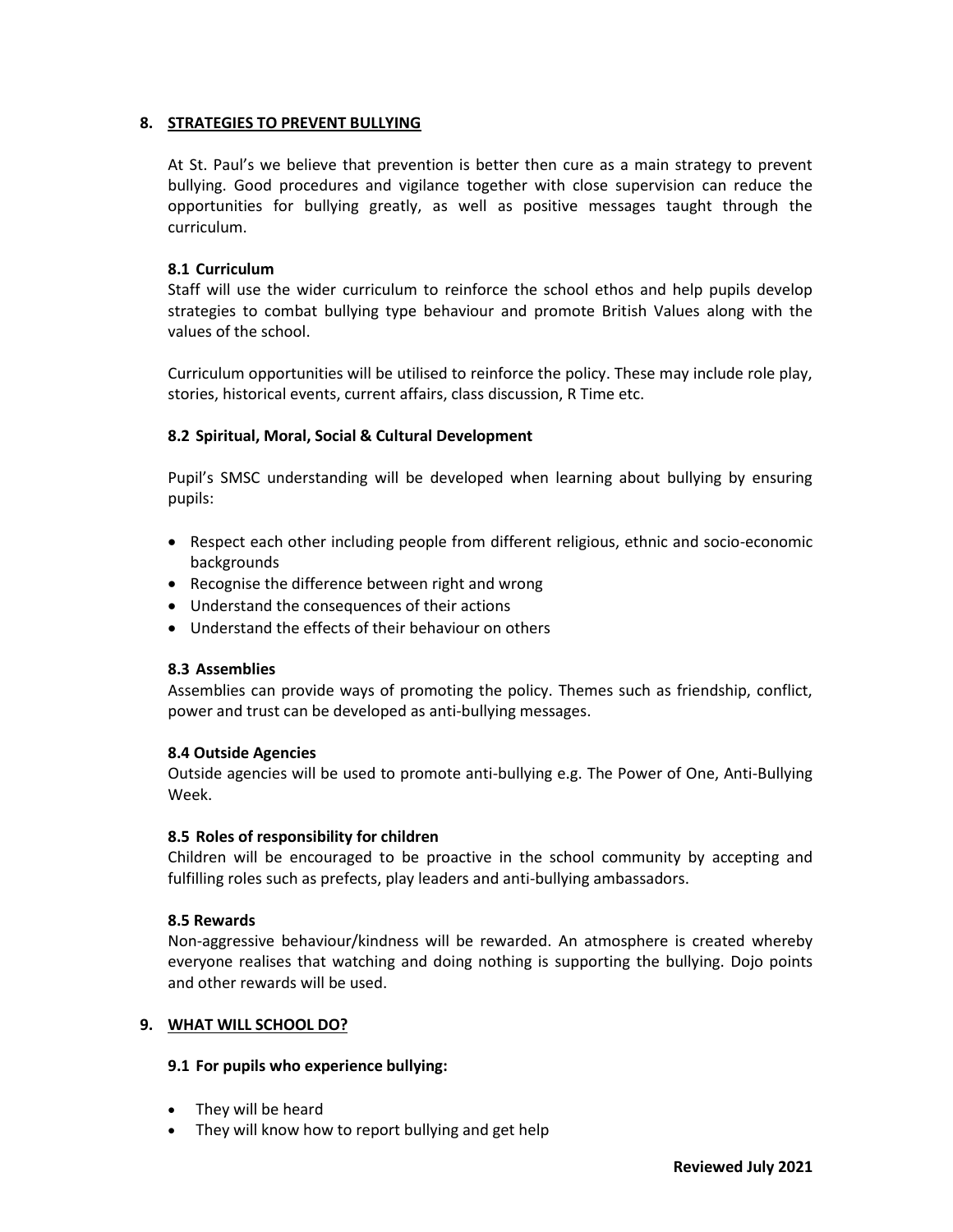• They are confident in the school's ability to deal with bullying

#### **9.2 For pupils who engage in bullying behaviour:**

- Sanctions and learning programmes will be implemented for their behaviour and help them to face up to the harm they have caused.
- They learn to behave in ways which do not cause harm in future because they have developed their emotional skills and knowledge
- They learn how they can take steps to repair the harm they have caused

#### **9.3 For Headteacher, governors and other school staff:**

- They develop whole school policies which meet legal and school inspection requirement
- They promote a school climate where bullying and violence are not tolerated and cannot flourish
- They continually develop best practice based on knowledge of what works
- There is a review of the school Anti Bullying policy every two years and as a result the policy and procedures are updated as necessary
- Curriculum opportunities are used to address bullying
- Pupil support systems are in place to prevent and respond to bullying
- They have addressed school site issues and promote safe play areas
- All staff take part in relevant professional development and are clear about their roles and responsibilities in preventing and responding to bullying
- All staff are aware of the importance of modelling positive relationships.
- Data systems gather useful information about the effectiveness of the Anti-Bullying work and this data is used for monitoring and evaluation and is shared with the school community
- They work in partnership with parent, other schools, Wigan Council Children and Young People's Services and community partners to promote safe communities.

#### **9.4 For parents/carers:**

- They are clear that the school does not tolerate bullying
- They are aware of procedures to use if they are concerned their child is being bullied or does not feel safe to learn, including the school's complaints procedure
- They have confidence that the school will take any complaint about bullying seriously and investigate/resolve as necessary and that the school systems will deal with the bullying in a way which protects their child they are clear about ways in which they can complement the school on the anti-bullying policy or procedures.

#### **10. DEALING WITH SERIOUS OR PERSISTENT INCIDENTS**

Serious incidents will always be reported to the Headteacher. Sanctions in line with the school's Behaviour and Discipline Policy will be used where appropriate. These might include but are not limited to:

- Official warnings to cease offending or withdrawal of certain school privileges
- Exclusion from certain areas of school premises